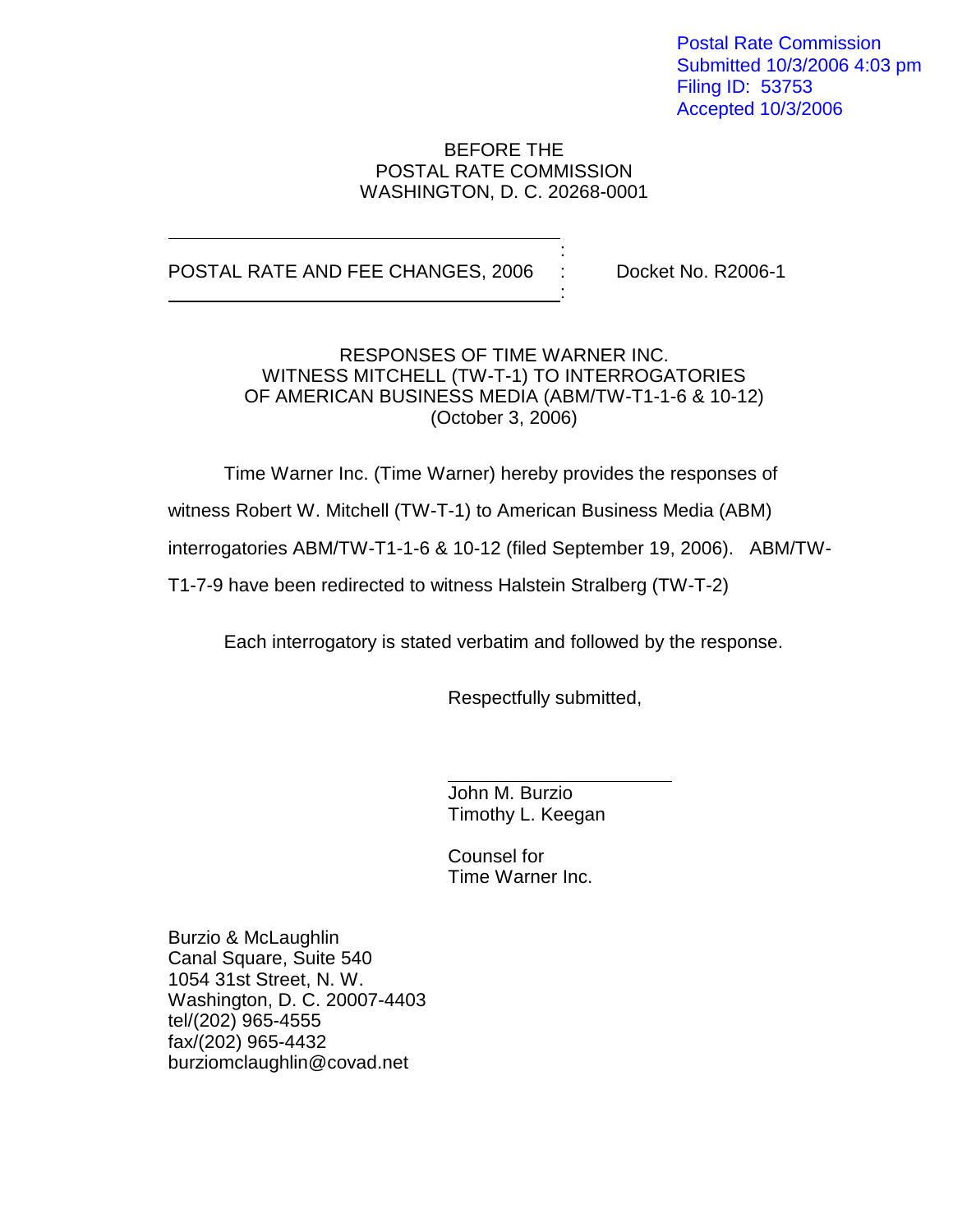ABM/TW-T1-1. At page 21, you discuss co-palletizing and the costs of copalletizing. With respect to this testimony, please respond to the following questions?

- (a) Please identify the employees of printing companies, and the names of those companies, with whom you have discussed the availability or cost of co-mailing or co-palletizing since the filing of your direct testimony in Docket No. C2004-1.
- (b) Please provide all notes of such conversations, e-mails or other written communications with respect to those conversations and data produced to you or by you related to those conversations (that is, data related to the costs to printers or prices to mailers of co-palletizing or co-mailing).
- (c) With respect to the statement (at page 21, line 8) that the costs of copalletizing "have not been found low," does the same hold true for comailing?
- (d) In general, are the costs of the printer that are passed on to the mailer higher or lower for co-mailing or for co-palletizing, and why?
- (e) Please provide your best estimate of the extent to which co-mailing produces pieces that would qualify for a carrier route discount.
- (f) Please provide your best estimate of the extent to which co-palletizing or co-mailing produces 5-digit pallets.

# **RESPONSE:**

- (a) I may have talked to such employees at meetings, but I do not recall any specific conversations.
- (b) No notes of the kind you describe exist.
- (c) My statement is based on references I have heard or seen to the effect that much of the current postage reductions for co-palletization are being used to fund the activity and that the reductions in postage being received by mailers are rather small. For example, see Docket No. C2004-1, response of witness Cavnar to TW et al./ABM-T1-6, Tr. 6/1712. My statement does not factor in the possibility of improved service, reduced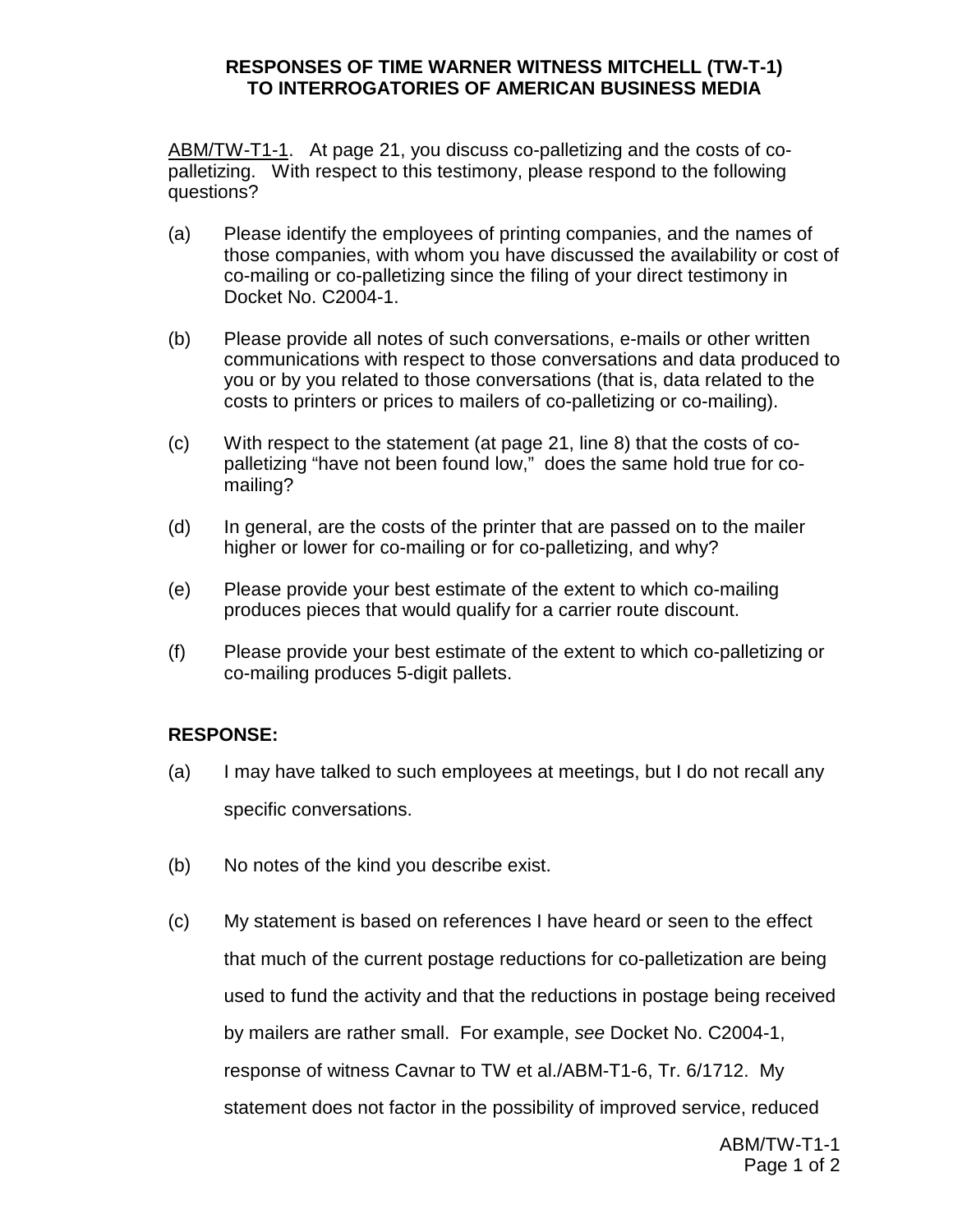bundle breakage, or any concomitant linkage to dropship activities. I do not believe the same holds true for co-mailing.

- (d) I do not have sufficient information on which to base an answer.
- (e) Generally, bundles of co-mailed pieces could be 3-digit bundles, SCF bundles, 5-digit bundles, or carrier route bundles. I do not have sufficient information on which to base an estimate of the proportions of each.
- (f) I do not have sufficient information on which to base an answer.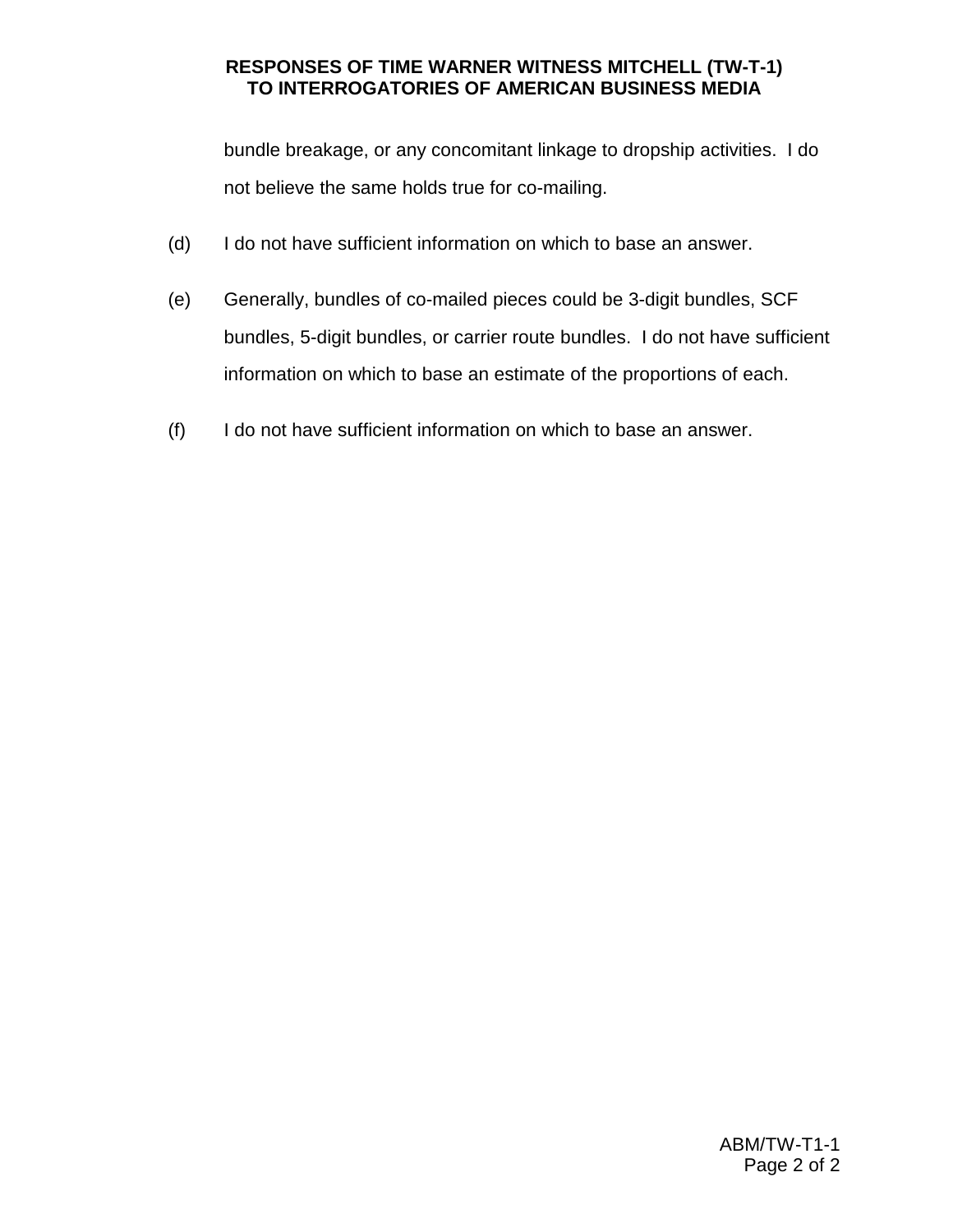ABM/TW-T1-2. At page 22, line 5, you state that the rates in this proposal "were moderated." Please:

- (a) describe from what they were moderated, and
- (b) identify each of the ways in which they were moderated and the differences between the moderated rates and the rates that would result absent such moderation.

### **RESPONSE:**

- (a) In general, the bundle, sack, and pallet charges proposed are moderated from what they would have been if they were to reflect fully the costs caused by bundles, sacks, and pallets.
- (b) Principally, the bundle, sack, and pallet charges proposed are equal to 60 percent of the estimated costs of bundles, sacks, and pallets. Also, a weighted average was developed of the estimated costs of SCF, ADC, and BMC entry of sacks and pallets, separately, before the 60-percent proportion was applied.

Moderation is discussed further in my testimony, TW-T-1. See especially p. 23, l. 1 through p. 25, l. 25. Also to be noted is that the effects of changing the degree of moderation can be developed using my workpaper, WP-Mitchell-3F-06.xls. Go to sheet 'Inputs'. Changing the figure in cell D123 changes the passthrough on the bundle costs. Changing the figure in cell D148 changes the passthrough on the sack costs. Changing the figure in cell D177 changes the passthrough on the pallet costs. In addition, the passthrough for any selected cell or group of cells in the bundle, sack, and pallet charges may be adjusted by changing the proportions in cells C124 through C197, although it should be noted that these compound with the passthroughs selected in the corresponding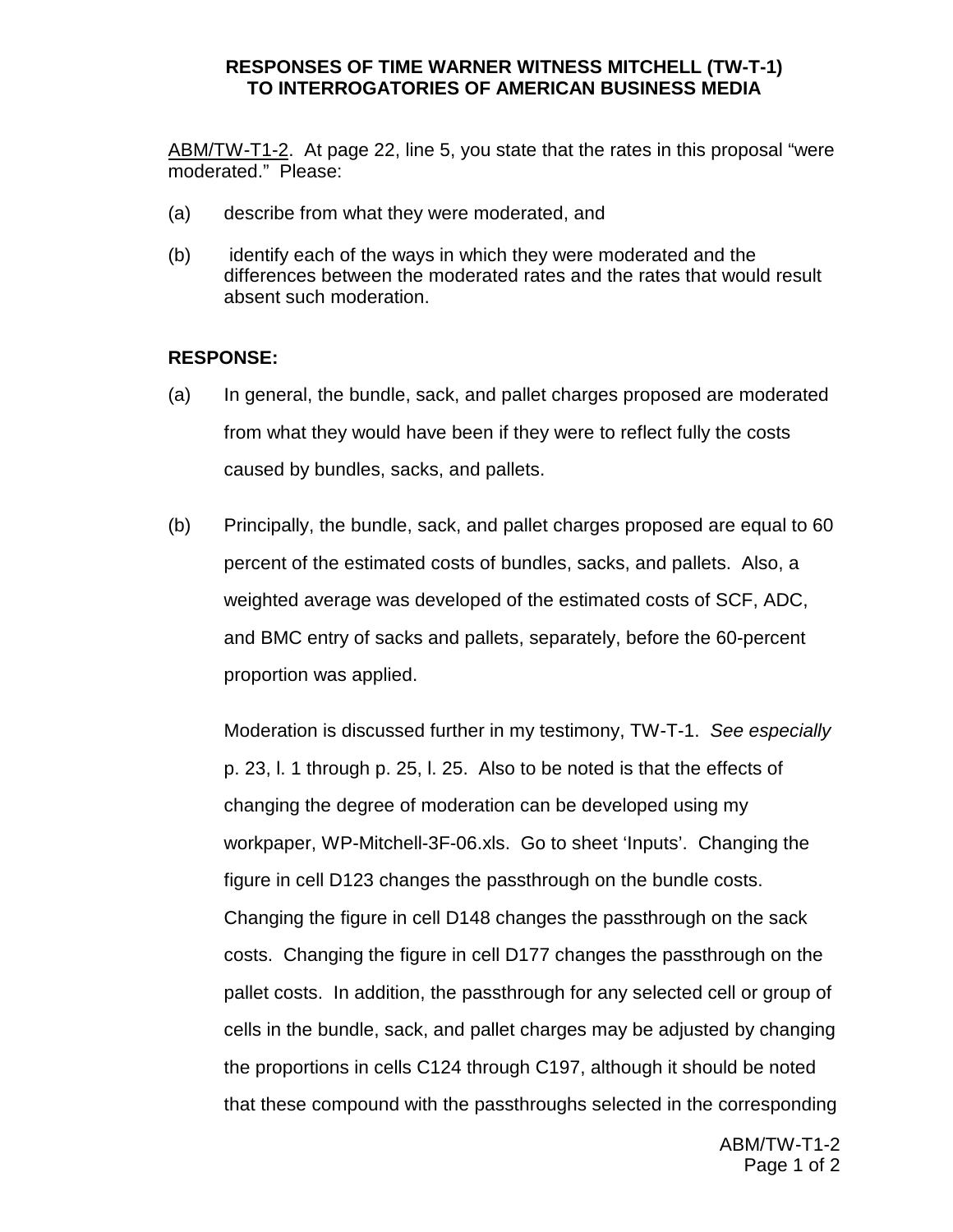cells in column D. Withdrawing the averaging across origin entry points can be done by following the instruction in cell J146 and cell J175, for the sack costs or the pallet costs, respectively. The passthroughs relating to non-machinability can also be adjusted, by changing the center figures in the yellow boxes in the presort tree, in cells like G54. Any and all of these can be changed, one at a time or in groups, and the new rates will show on the 'Rates' sheet. Once alternative rates are obtained, differences between them and the rates I propose can be obtained by subtraction.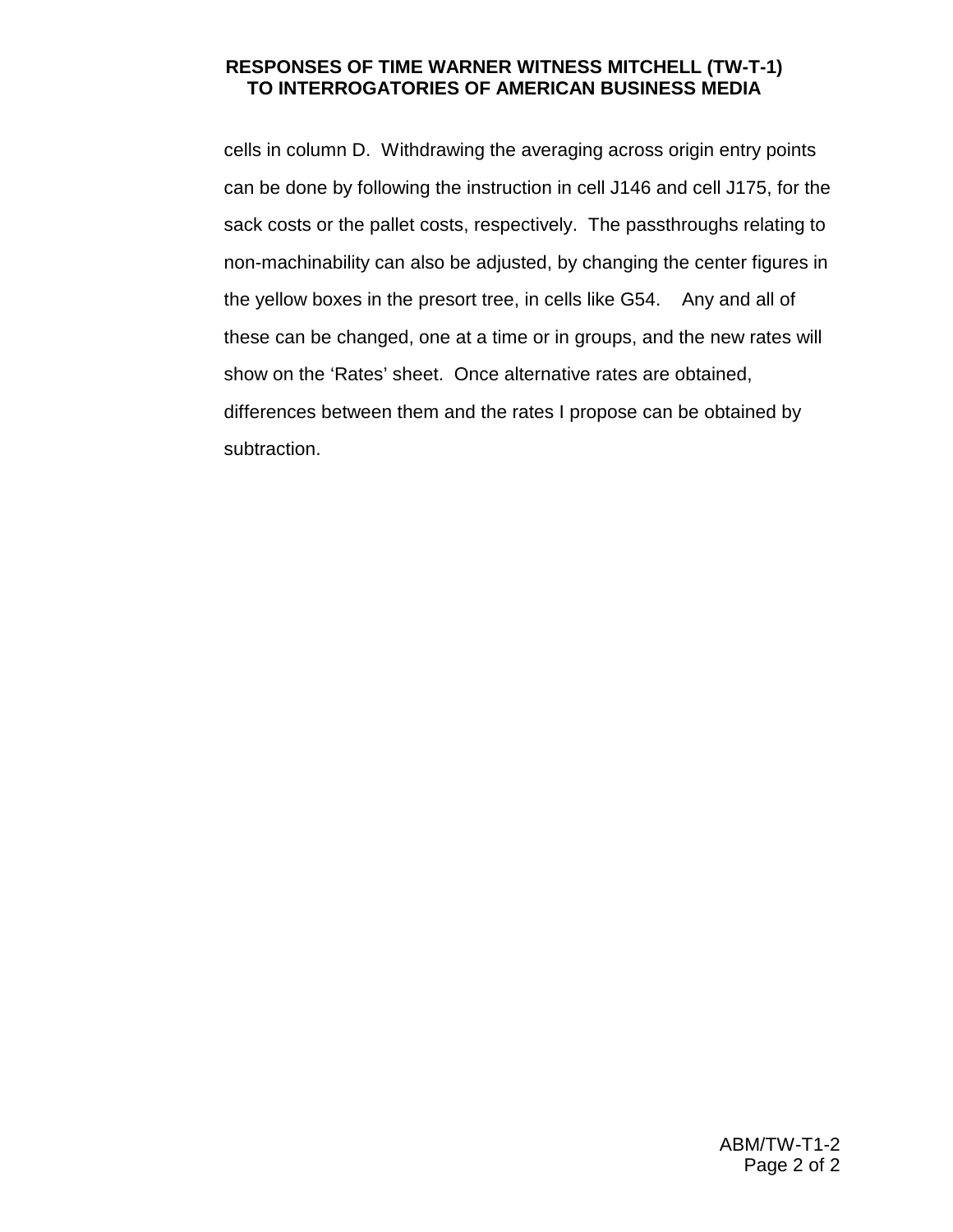ABM/TW-T1-3. You state (page 22, line 28) that your proposal "would continue all current recognition of editorial matter." Is it your testimony that the total benefit to all editorial matter in the system would be preserved, or that no individual Periodical mailer will see its editorial benefit reduced, compared with the present rate design?

# **RESPONSE:**

Neither. In list form, page 22 introduces nine objectives, described as "disparate in character and not all of which can be transformed into a variable suitable for maximization." It says these objectives relate to the approach taken and are reflected in my proposal. (ll. 8-11) The eighth objective, on line 28, is: "To continue all current recognition of editorial matter." I met this objective with editorial benefits approximating those in the Postal Service proposal, which, in turn, are modified in structure from those in the current rates. Modifications in structure always cause the effects on individual publications to vary, depending on publication billing determinants.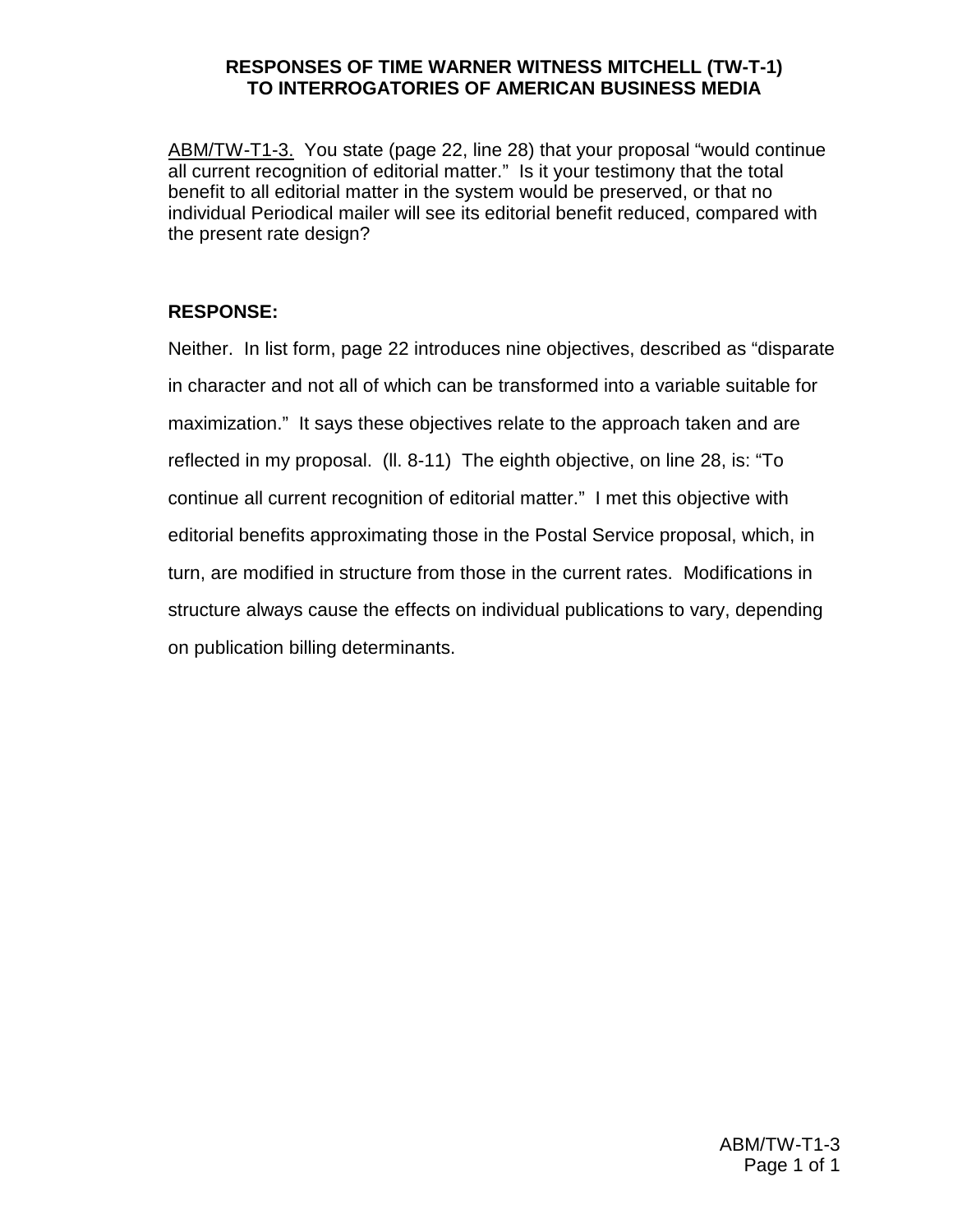ABM/TW-T1-4. Please confirm that, if your rate design were changed to eliminate entry level discounts for editorial matter, and the same overall editorial benefit were to be offered, the editorial flat rate applicable to all editorial pounds would be lower than that proposed by Time Warner.

## **RESPONSE:**

Confirmed for all of the rate designs that have been proposed in this docket.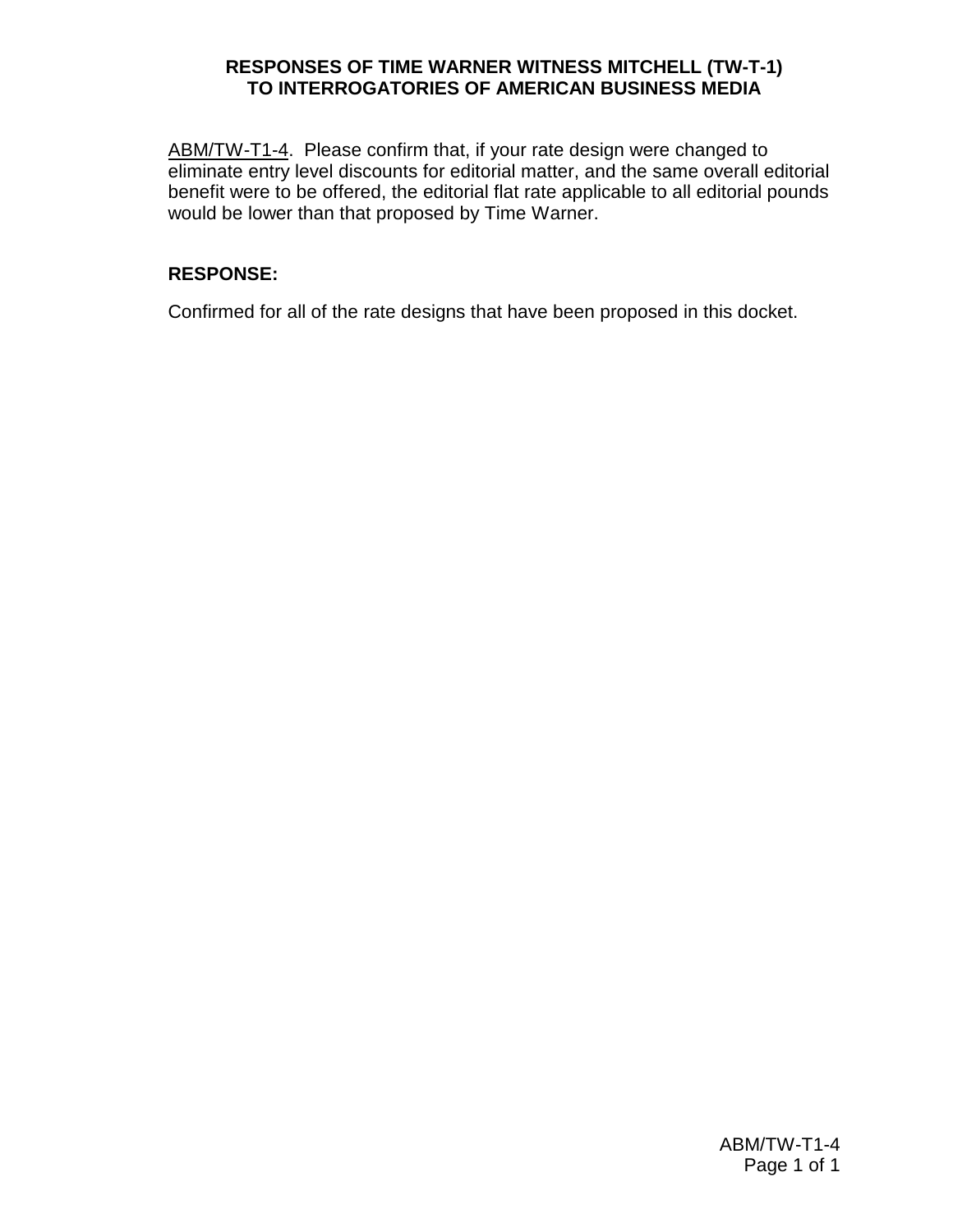ABM/TW-T1-5. Please describe the types of publications that are not machinable.

## **RESPONSE:**

The Postal Service defines machinability, and would continue to do so under the rates I propose. Under any particular definition, I have no way of describing "types of publications" that would not be machinable. In fact, it seems entirely possible that in any lexicon of types, some pieces of a type would be machinable and some not.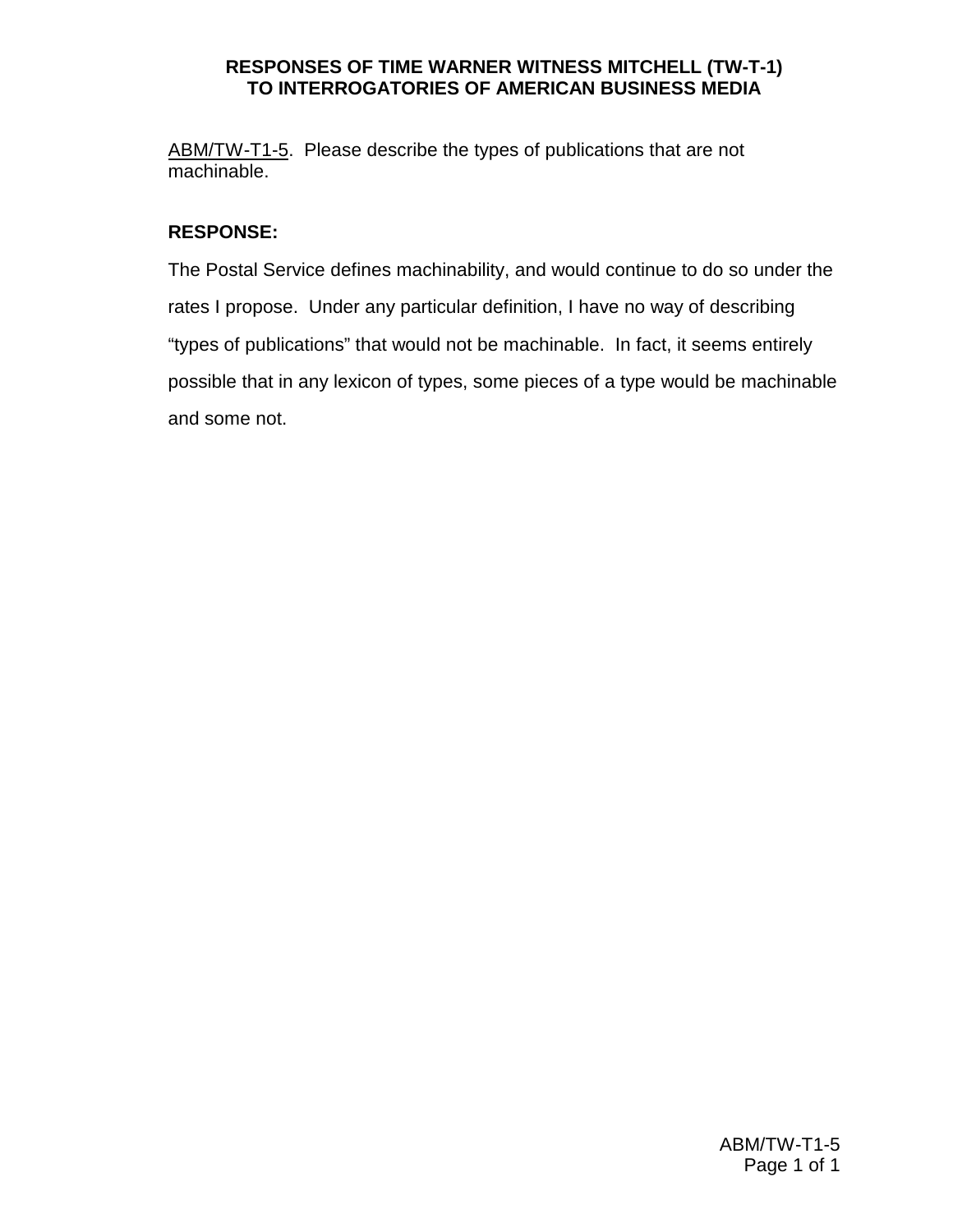ABM/TW-T1-6. You state (page 26, lines 6-7) that the "effects" of the rates you propose on "small mailers are limited." Please (a) confirm that your statement would be true if the effects were limited to increases below 100% and (b) explain in full both qualitatively and quantitatively what you meant by this statement.

#### **RESPONSE:**

- (a) Confirmed that "if the effects were limited to increases below 100%," the effects would, by definition, be limited.
- (b) What I meant is as follows: (1) It became clear in the Time Warner et al. complaint case (Docket No. C2004-1) that some small mailers (particularly those sending heavy publications, high in editorial content, to the higher zones) would have received large rate increases due to the proposal to zone the editorial content, though some other small mailers would have received rate decreases for the same reason. These potential effects are not part of the current proposal. (2) It also became clear in Docket No. C2004-1 that the most common reason why some small publications would have received large rate increases was their use of sacks with only a few pieces in them. This has now been changed administratively, by the 24-piece rule. (3) Without these two effects, the range of increases in the Complaint case was not very wide. (4) In this case, in addition to the elimination of those two effects, the 60 percent passthrough on the bundle costs, sack costs, and pallet costs will result in the greatest attenuation for small mailers. (5) The revenue from the proposed charges for nonmachinability and firm bundles is used to reduce all other Periodicals rates, including those for small mailers.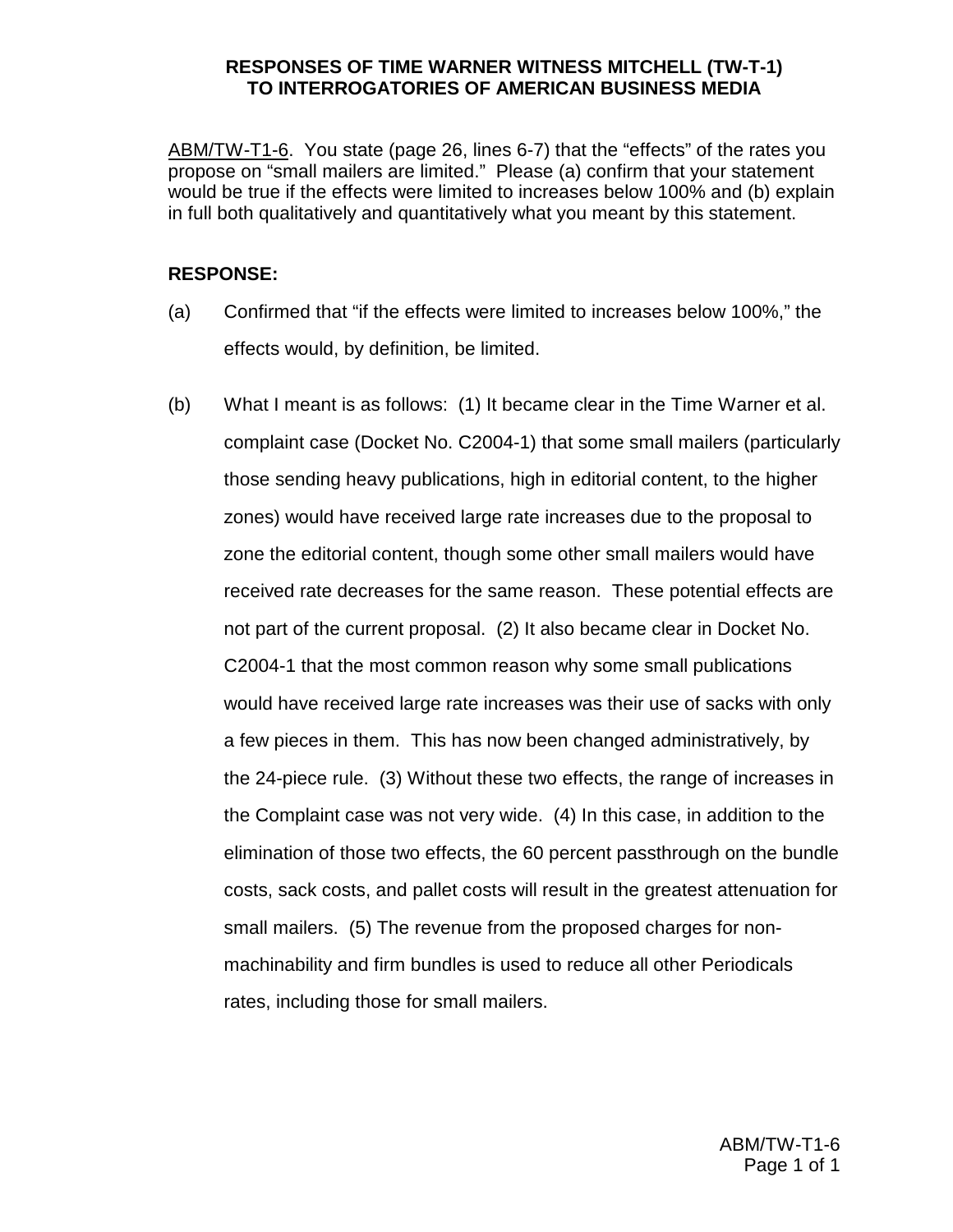ABM/TW-T1-7. Please describe in detail, and produce, all studies you or someone else performed for or on behalf of Time Warner to determine the effect of your proposal on Periodicals mailers.

### **RESPONSE:**

Redirected to witness Stralberg.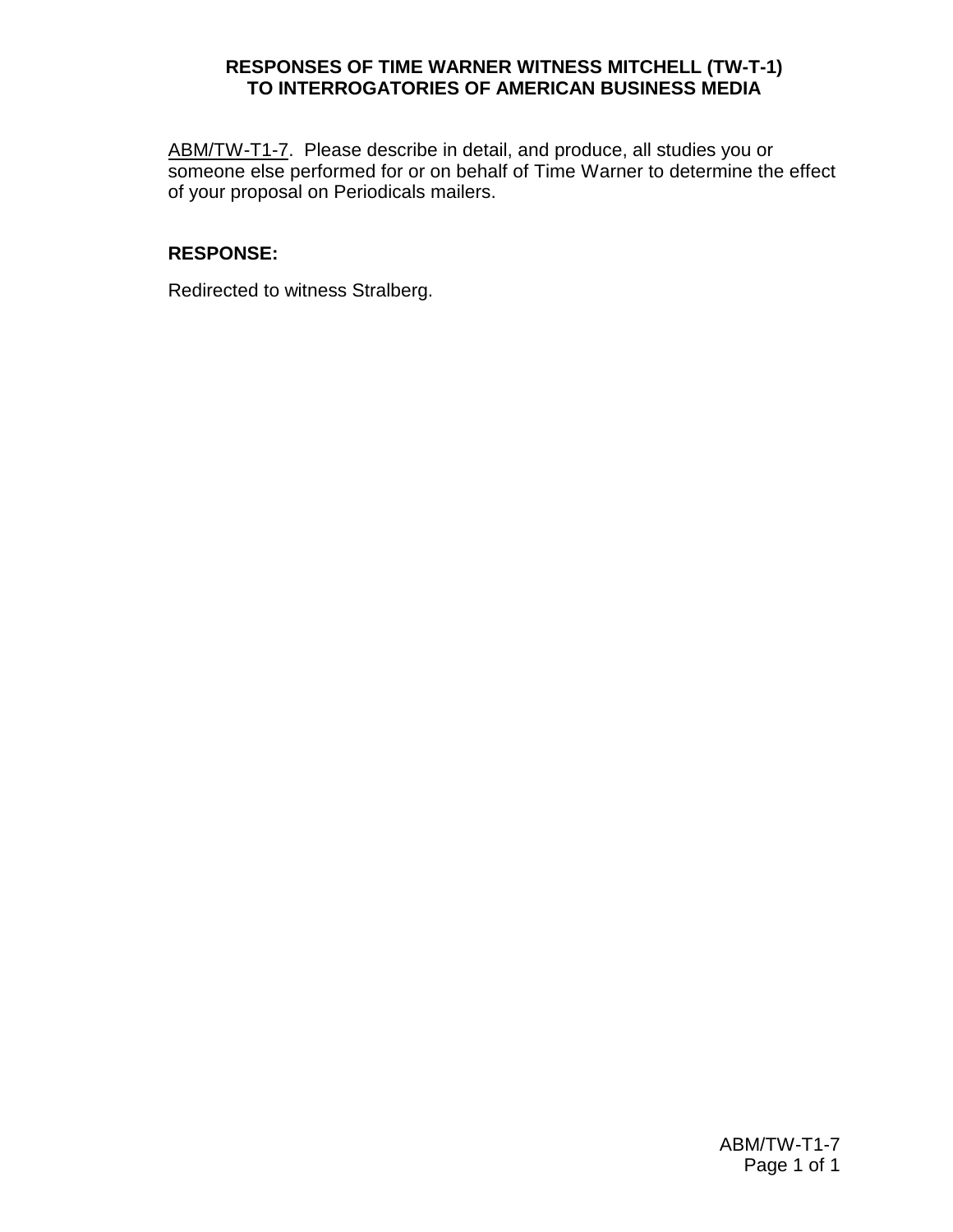ABM/TW-T1-8. Please provide information similar to that provided in Docket No. C2004-1 showing, for a recent and representative issue of each publication produced by Time Warner (names may be coded), the approximate mailed circulation, the approximate mailed circulation in its main file, the frequency, the percentage of the main file and the percentage of supplemental mailings mailed in sacks, whether or not the publication is now co-mailed or co-palletized, the percentage of pieces sorted to carrier route, the percentage of pieces on 5-digit or carrier route pallets, and postage per copy for the main file and for supplemental mailings at the present rates and at the rates you propose.

## **RESPONSE:**

Redirected to witness Stralberg.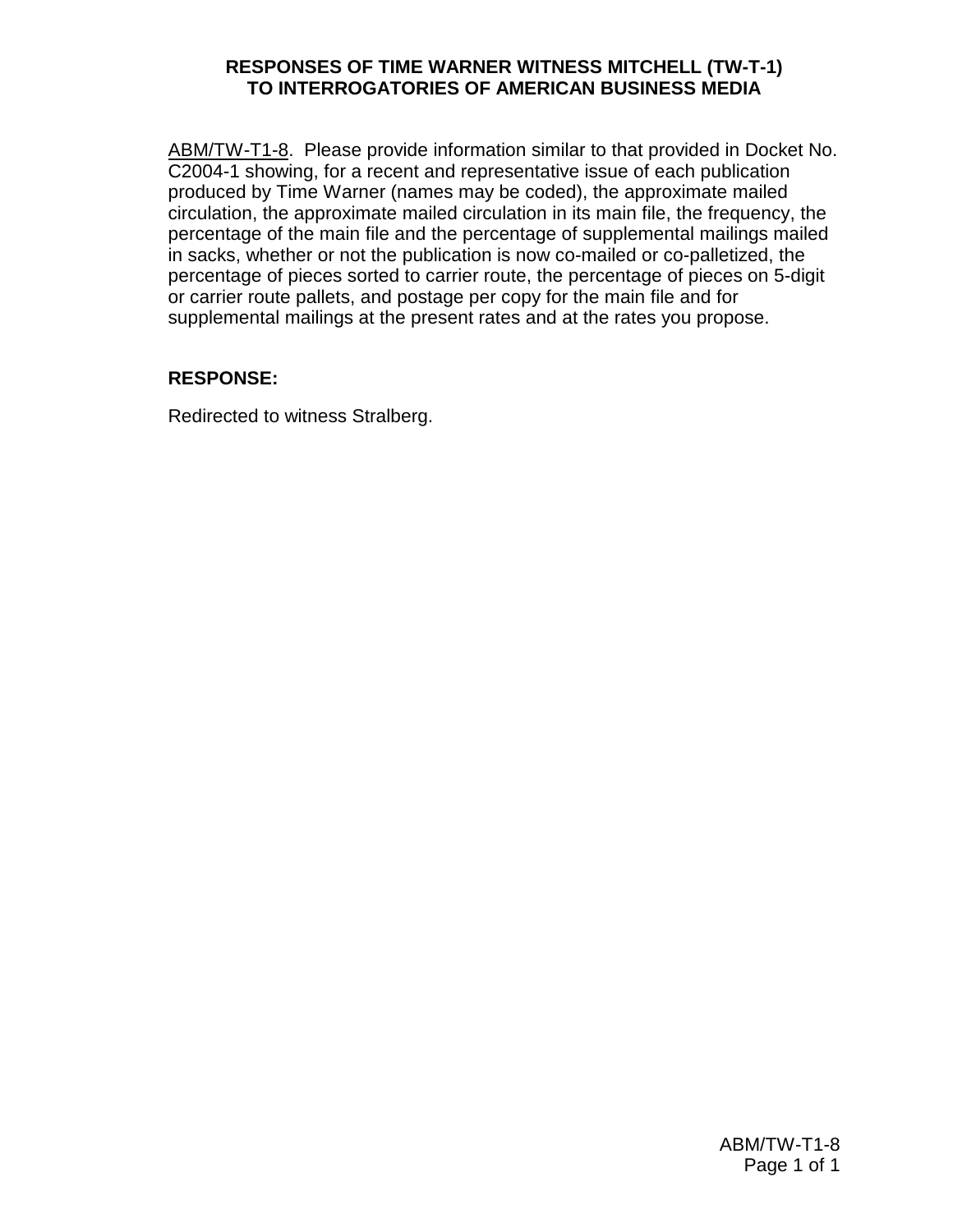ABM/TW-T1-9. Please provide the results in terms of postage per copy at present rates, postage per copy at the rates you propose and percentage increase between present rates and those proposed rates for the publications studied by USPS witness Tang in Docket No. C2004-1 and this one.

## **RESPONSE:**

Redirected to witness Stralberg.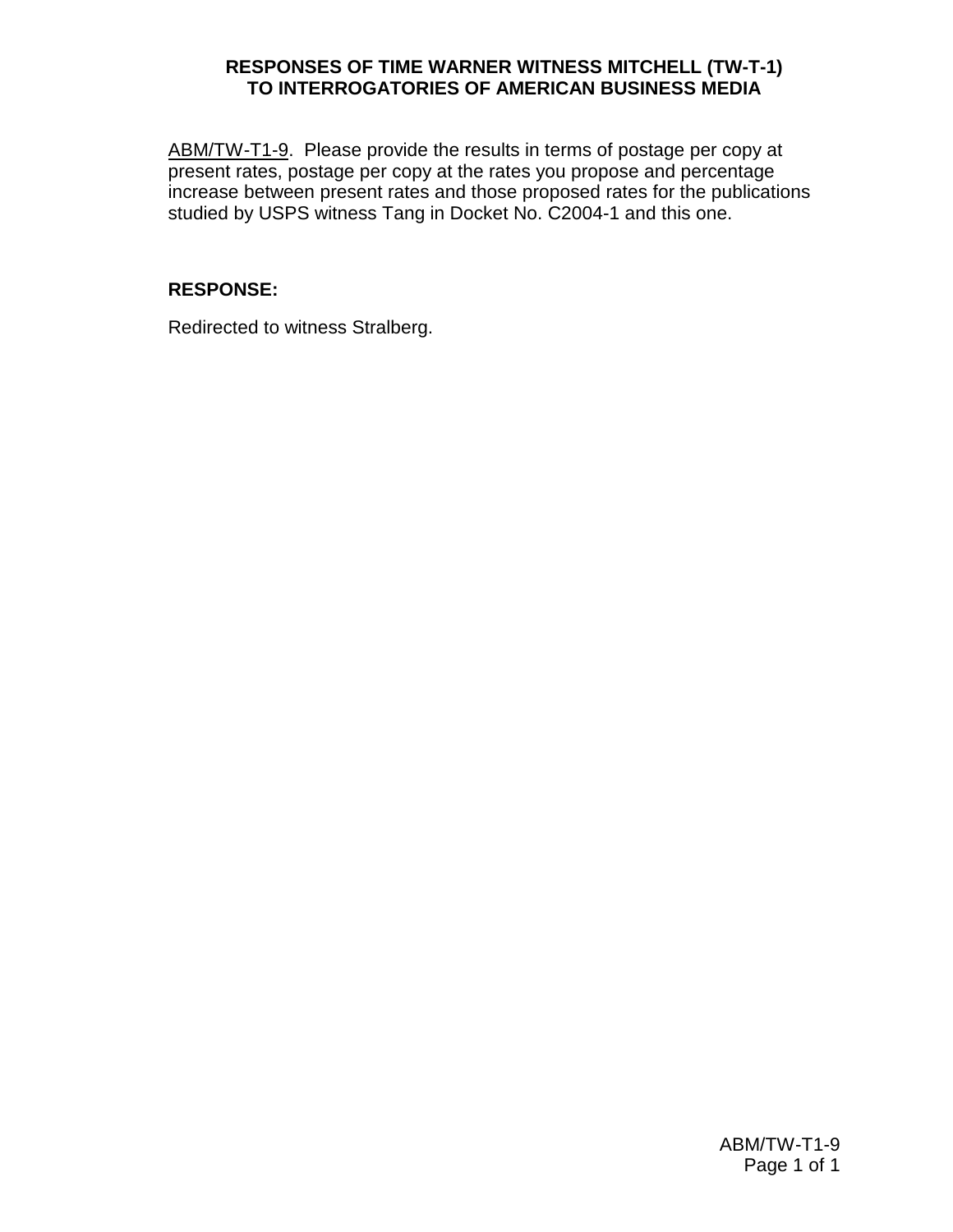ABM/TW-T1-10. Since you filed your direct testimony in Docket No. C2004-1, have you studied, examined or inquired into whether or not there are types of publications, such as for example small weeklies, tabloids, very small circulation, etc., that at present cannot easily or at all be co-mailed or co-palletized? If so, what did you learn, and from whom?

### **RESPONSE:**

No. However, we know that some weeklies are now being co-mailed. See for example Direct Testimony of Mark White, USNews-T-1. We also know that comailing and co-palletizing become less important as volume grows, because the degree of presortation can no longer be increased and pallets reach effective weights. Therefore, co-mailing and co-palletizing present their greatest potential for publications that are mid-size and smaller, with alternatives depending in many cases on the printers selected. And it should not be presumed that the types you refer to as "very small" are being left out. Many of the smallest publications are local and regional in nature. They are in many cases well positioned to take their mail to processing facilities with close ties to the mail's final destination, and it is not the case that efficiency would increase if a way were found to co-mail or co-palletize all of this mail. If bundle and sack makeup are selected in view of the costs involved, this mail, and even longer-distance mail, can be part of a low-cost mailstream.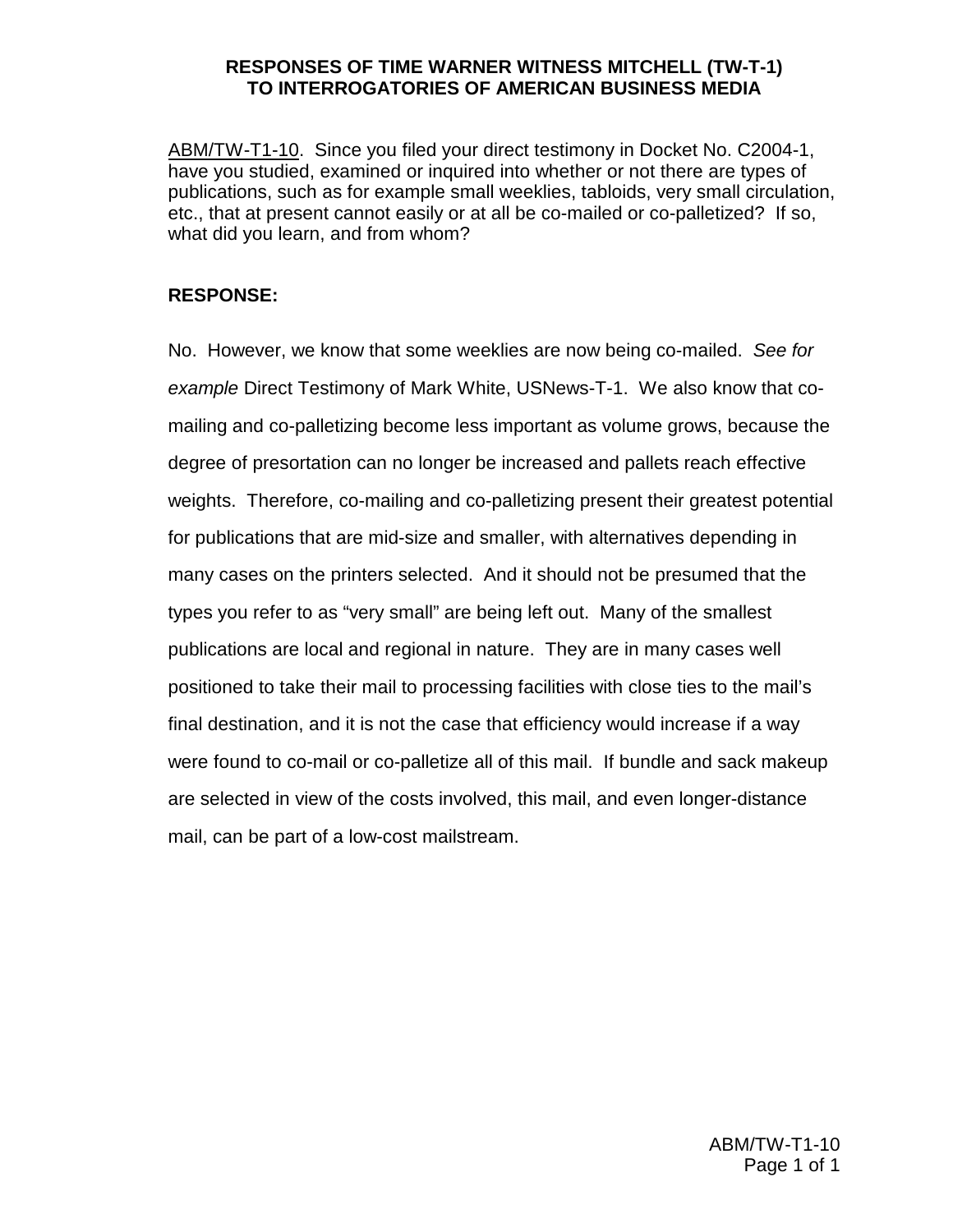ABM/TW-T1-11. Since you filed your direct testimony in Docket No. C2004-1, have you studied, examined or inquired into whether or not there are Periodical printers that are not equipped to, or do not have enough volume to, co-mail or co-palletize? If so, what did you learn, and from whom?

## **RESPONSE:**

No.